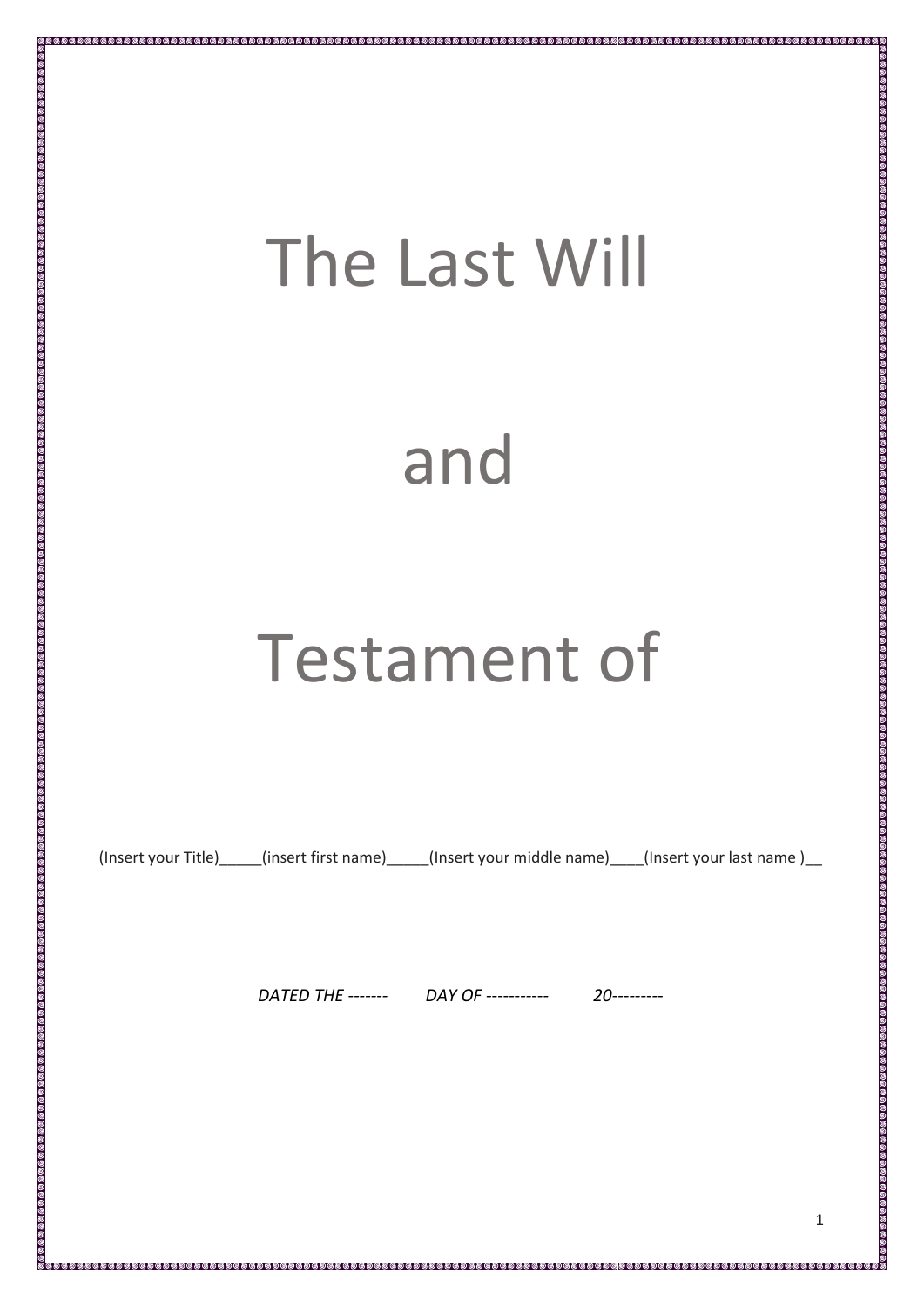## *THIS IS THE LAST WILL AND TESTAMENT of,*

| [alias |     |        |                           |  |
|--------|-----|--------|---------------------------|--|
|        |     | ] [nee | Jof (Insert your Address) |  |
|        |     |        | State, Nigeria made this  |  |
|        | dav | 20     |                           |  |

- 1. *I hereby revoke all previous testamentary dispositions made by me and declare this to be my last Will.*
- 2. *I hereby also appoint as Executor/Trustee of my Will, CardinalStone Trustees Limited with registered address at 5 Okotie Eboh Street, Ikoyi, Lagos.*
- 3. *I DECLARE;*
	- (a) *That whenever the expression "my Executors" shall appear in this Will, it shall be taken to mean my executors for the time being and their successors and assigns. And if there shall for the time being, be no such trustee then the Trustees shall (where the context permits) include the persons or person empowered by statue to exercise or perform any power or trust hereby or by statue conferred upon my trustees and willing or bound to exercise or perform the same.*
	- (b) *That whenever the word ("child or children)" shall appear in this Will, it shall include the direct blood descendants of the person(s) specified (children, grandchildren, great grandchildren) and any individual that may have been adopted by such person(s) as at the date of his/her/their demise. And no other person or persons shall receive any benefit under this Will under that appellation.*
- 4. *I hereby declare that I operate a Retirement Savings Account ("RSA") with personal identification number PEN\_\_\_\_\_\_\_\_\_\_\_\_\_\_\_\_\_\_\_\_\_\_\_\_\_\_\_\_\_\_\_\_\_\_\_\_\_\_\_\_\_\_\_\_\_\_\_\_ with \_\_\_\_\_\_\_\_\_(state PFA Name)\_\_\_\_\_\_\_\_\_\_\_\_\_\_\_\_\_\_\_\_\_\_\_\_\_\_\_\_\_\_\_\_\_\_\_\_\_\_\_\_\_\_\_\_\_\_\_\_\_\_\_\_\_\_\_\_\_\_\_\_\_\_\_\_*
- 5. *Upon my demise, I bequeath all my monies in my RSA, all terminal and retirement benefit due from my employer and or under the Pension Reform Act 2014 ("the assets") of which I am the sole beneficiary pursuant to the provisions of the Pension Reform Act 2014 to the person(s), institutions, listed below in the proportions indicated against their respective names.*

| <b>Full names of beneficiary(ies)</b> | Relationship | Address of beneficiary(ies) | <b>Bequest (Amount or %)</b> |
|---------------------------------------|--------------|-----------------------------|------------------------------|
|                                       |              |                             |                              |
|                                       |              |                             |                              |
|                                       |              |                             |                              |
|                                       |              |                             |                              |
|                                       |              |                             |                              |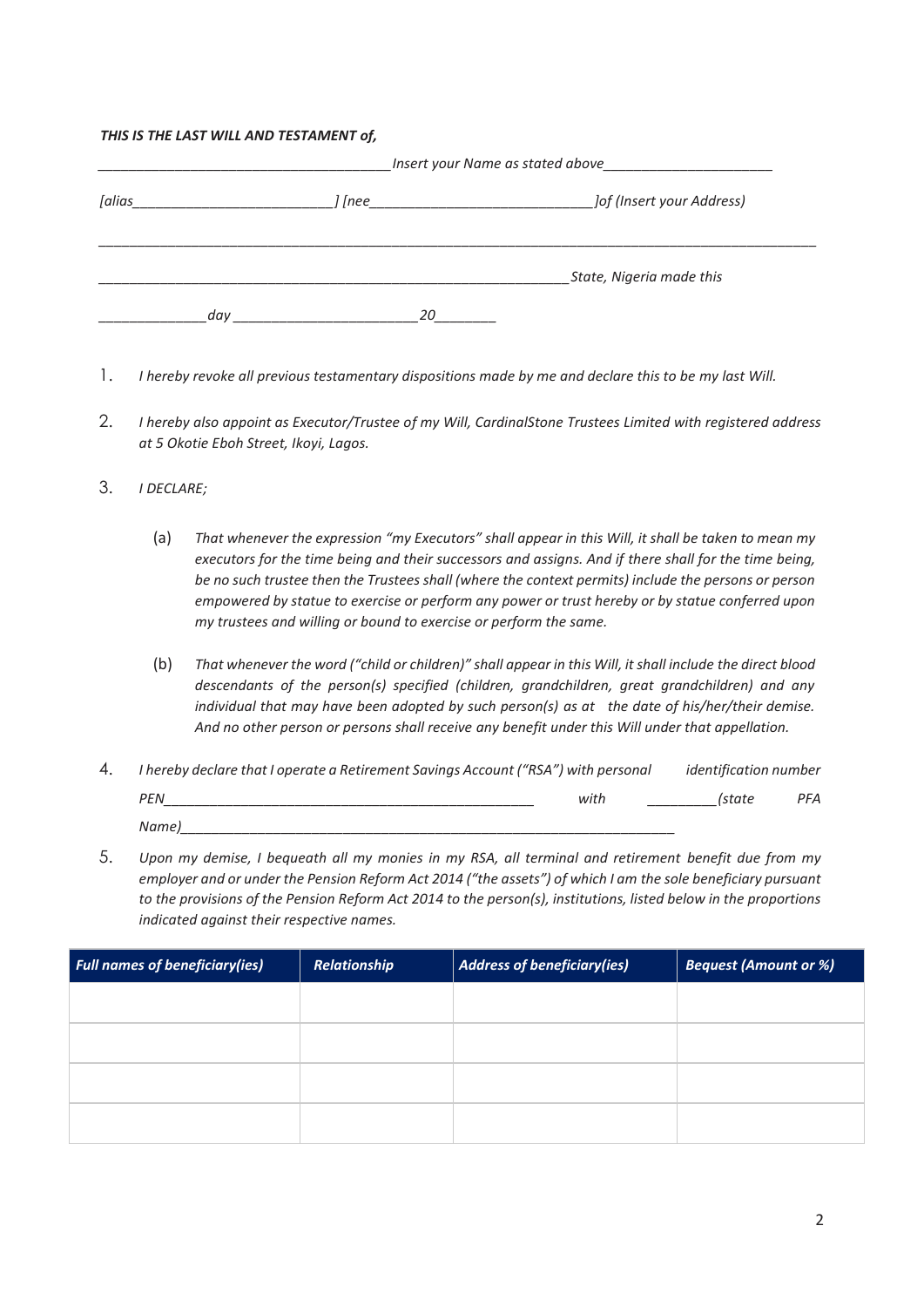6. *I further direct that part of the assets may also be applied as follows*

7. *If any of my above-mentioned beneficiaries specified in this Will dies during my lifetime leaving a child or children, such a child or children shall take equally by substitution the portion of the assets to which such deceased beneficiary would have been entitled if he/she had been living at the time of my death. Where any of my beneficiaries predeceases me without leaving a child or children, such a beneficiary's share shall be taken by my other surviving Beneficiary(ies).*

*\_\_\_\_\_\_\_\_\_\_\_\_\_\_\_\_\_\_\_\_\_\_\_\_\_\_\_\_\_\_\_\_\_\_\_\_\_\_\_\_\_\_\_\_\_\_\_\_\_\_\_\_\_\_\_\_\_\_\_\_\_\_\_\_\_\_\_\_\_\_\_\_\_\_\_\_\_\_\_\_\_\_\_\_\_\_\_\_ \_\_\_\_\_\_\_\_\_\_\_\_\_\_\_\_\_\_\_\_\_\_\_\_\_\_\_\_\_\_\_\_\_\_\_\_\_\_\_\_\_\_\_\_\_\_\_\_\_\_\_\_\_\_\_\_\_\_\_\_\_\_\_\_\_\_\_\_\_\_\_\_\_\_\_\_\_\_\_\_\_\_\_\_\_\_\_\_ \_\_\_\_\_\_\_\_\_\_\_\_\_\_\_\_\_\_\_\_\_\_\_\_\_\_\_\_\_\_\_\_\_\_\_\_\_\_\_\_\_\_\_\_\_\_\_\_\_\_\_\_\_\_\_\_\_\_\_\_\_\_\_\_\_\_\_\_\_\_\_\_\_\_\_\_\_\_\_\_\_\_\_\_\_\_\_\_*

- 8. *I appoint CardinalStone Trustees Limited as Trustee to this my will in respect of any of my beneficiaries who are minors at the time of my demise and I direct CardinalStone Trustees Limited to utilize the entitlements due to the said minor beneficiaries for their benefit in the proportion stated by me above and that CardinalStone Trustees shall continue to hold the balance if any, of such benefits in trust for the benefits of these minor beneficiaries until they each attain ages of 21 years whereupon the residues shall then revert to them respectively in the proportion to which they are entitled. Provided however that this clause would not apply where there are no beneficiaries that are minors at the time of my demise. I desire that any such sums applicable to my minor child/children shall be applied strictly by my Trustee for the education, welfare, upkeep, and health of the said minor child/children and my executor/trustee shall exercise discretion in this regard. To this end, I desire that my Trustee should invest all such applicable sums not immediately in use, in conservative investment outlet(s).*
- 9. *I agree that my estate shall bear all legal costs, agents' charges, staff, travel costs probate fees and all expenses properly incurred and paid in the discharge of their duties as well as all pecuniary liabilities that may arise in course of administering my Will (hereinafter called "the charges"). CardinalStone Trustees Limited shall also be entitled to all necessary fees for the execution of my Will. The executors are hereby authorized to deduct the charges from the assets before paying over to the beneficiaries in the proportion stated herein. I also confirm that the Trustees are entitled to deduct reasonable fees for the execution of the portion of my Estate not being my Retirement Savings Account.*
- 10. *I declare that my Trustees shall stand possessed of my residuary estate UPON TRUST for the beneficiaries stated in this my Will following the proportion stated in Clause 5 of this Will.*

| IN WITNESS whereof the said____________________Your Name________________________                                                                                                                                               | has hereunto set |
|--------------------------------------------------------------------------------------------------------------------------------------------------------------------------------------------------------------------------------|------------------|
| his/her hand this day of 20                                                                                                                                                                                                    |                  |
|                                                                                                                                                                                                                                |                  |
| as his/ her last Will in the presence of us present at the same time who at his/her request in his/ her presence and<br>in the presence of each other have hereunto subscribed our names as witnesses.                         |                  |
|                                                                                                                                                                                                                                |                  |
| Signature: the contract of the contract of the contract of the contract of the contract of the contract of the contract of the contract of the contract of the contract of the contract of the contract of the contract of the |                  |
| Address: Annual Communication of the communication of the communication of the communication of the communication of the communication of the communication of the communication of the communication of the communication of  |                  |